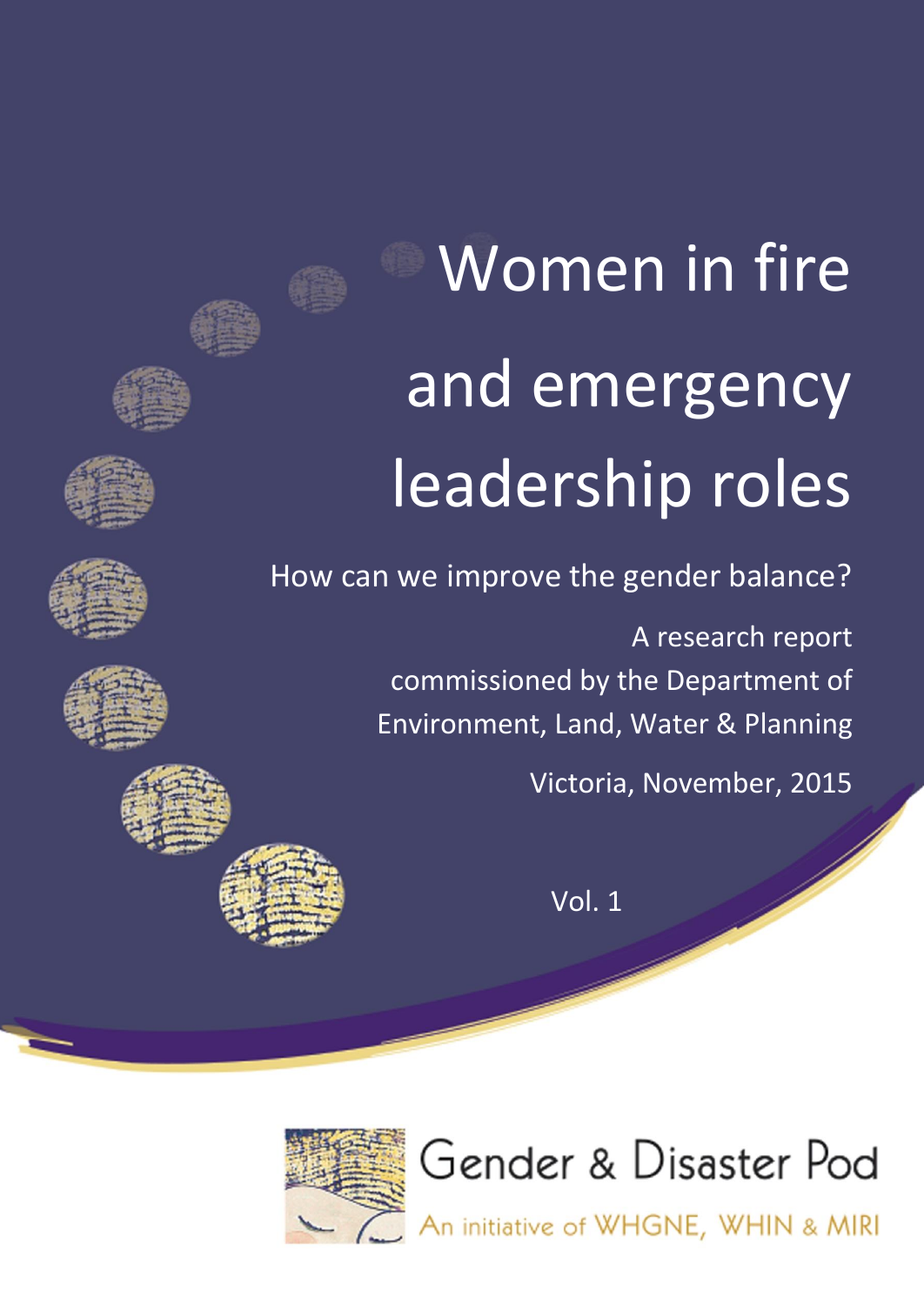Vol. 1 Executive Summary and Recommendations

Vol. 2 Complete Research Report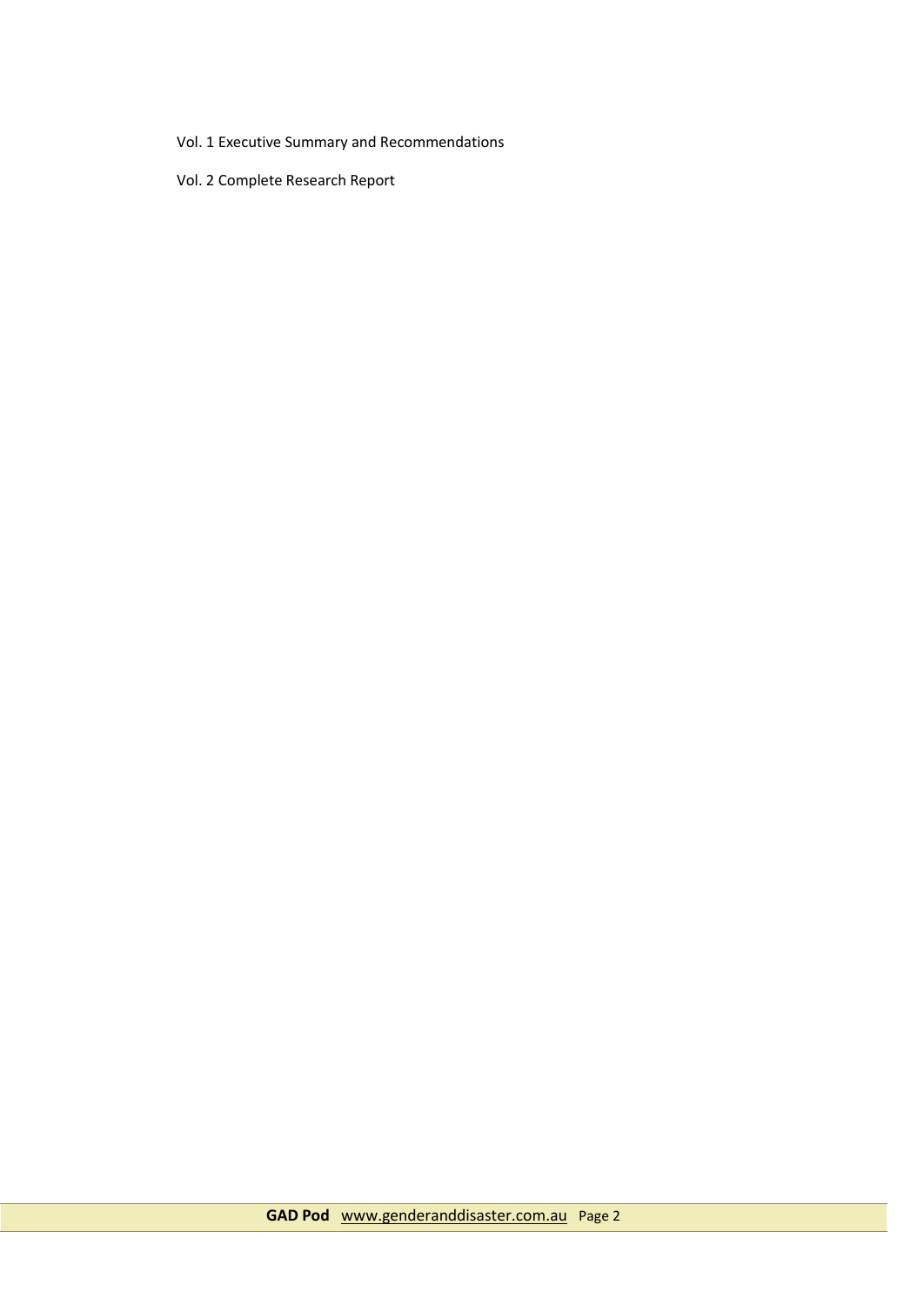## **Authorship and Acknowledgement**

Our deep appreciation to the 480 people who took the time to complete a long questionnaire, and to the 23 women and men who participated in interviews and the focus group. It is your expert knowledge and lived experience that allows this research report to be written. It contributes to a body of research that is only emerging, and has the potential to improve the experiences of women and men in fire and emergency roles. The initiative of senior leaders within the Department of Environment, Land, Water and Planning (and others in the emergency management sector) is both welcome and indicative of intent to make positive changes for the benefit of all.

Sincere thanks to the Reference Group, chaired by Euan Ferguson and including Caitlin Cruikshank, Ian Campbell-Fraser, Jane Gronow, Ariana Henderson, Jill Karena, Gabrielle Mitchell Claire Mumme, and Lia Sarto.

Our appreciation to Sharon MacDonnell and Rachel Hoult for ongoing assistance throughout the project.

Research and report by Debra Parkinson, Alyssa Duncan and Emily Hedger. Thanks to the research team including Professor Frank Archer, Monash Injury Research Institute and Cathy Weiss for assistance with statistical analysis and charts, Judy Jeffrey and Helen Riseborough.

© Gender and Disaster Pod and DELWP, 2015

Logo taken from Ona Henderson's *Girl with a Possum*.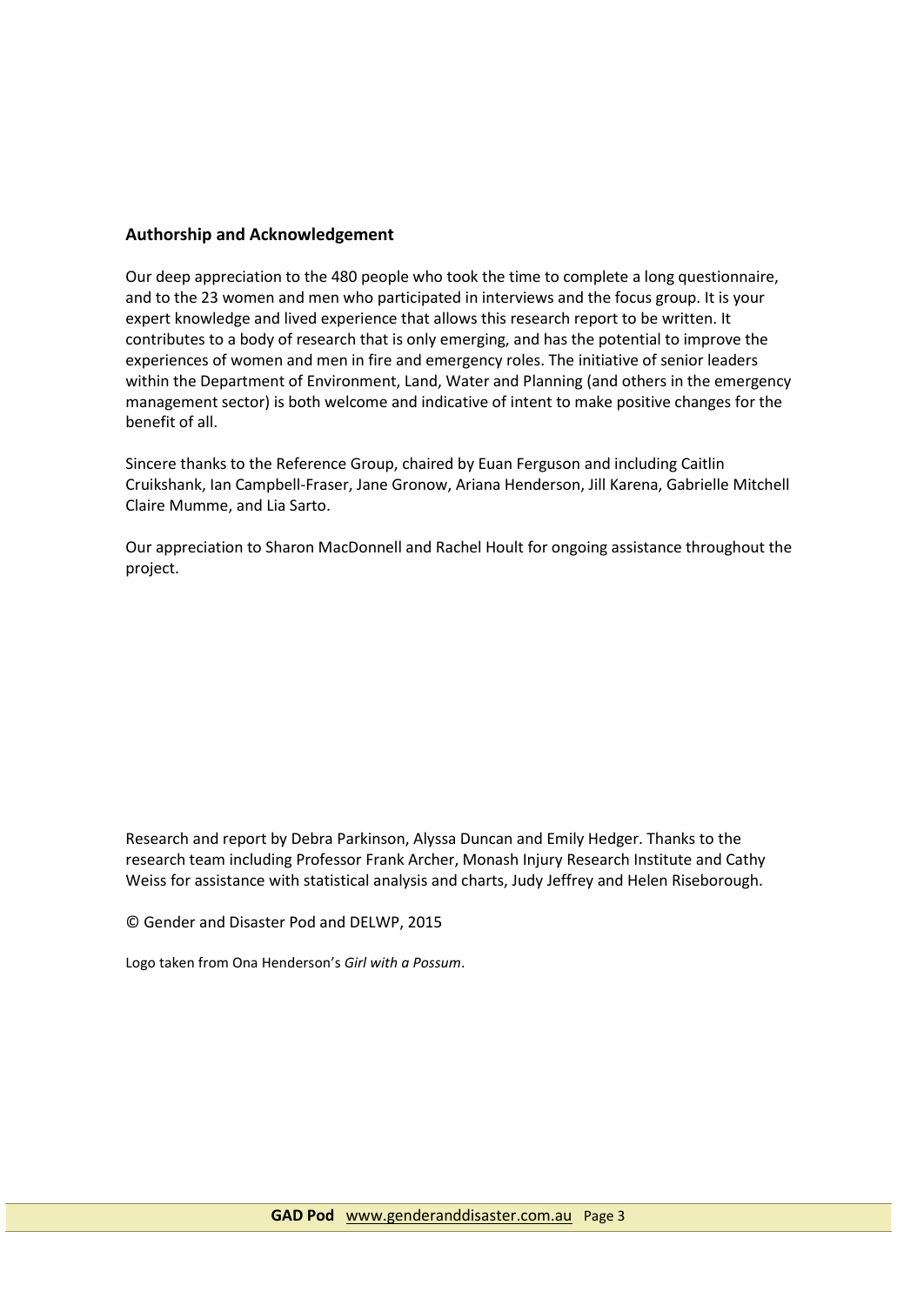**GAD Pod** [www.genderanddisaster.com.au](http://www.genderanddisaster.com.au/)Page 4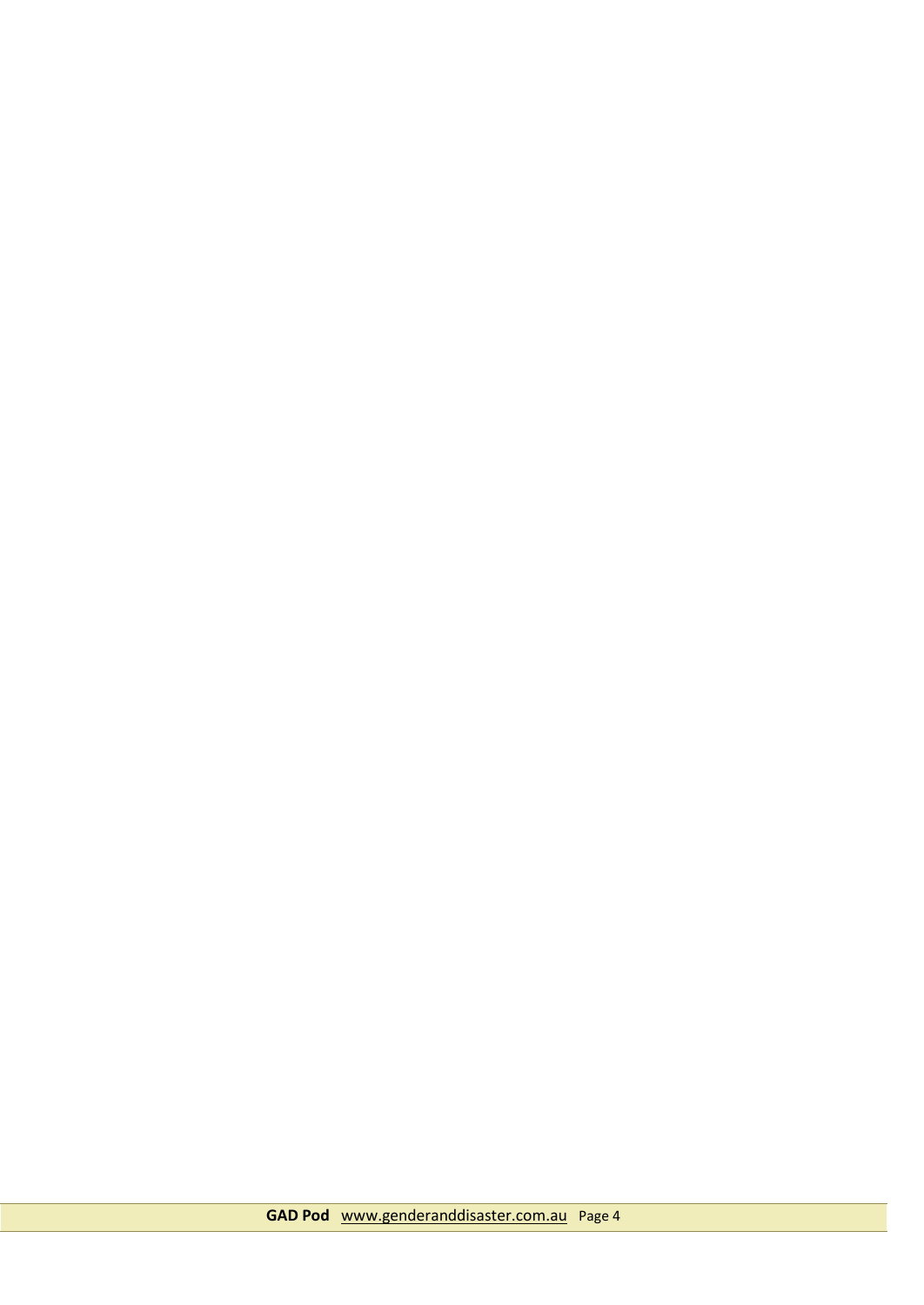# Contents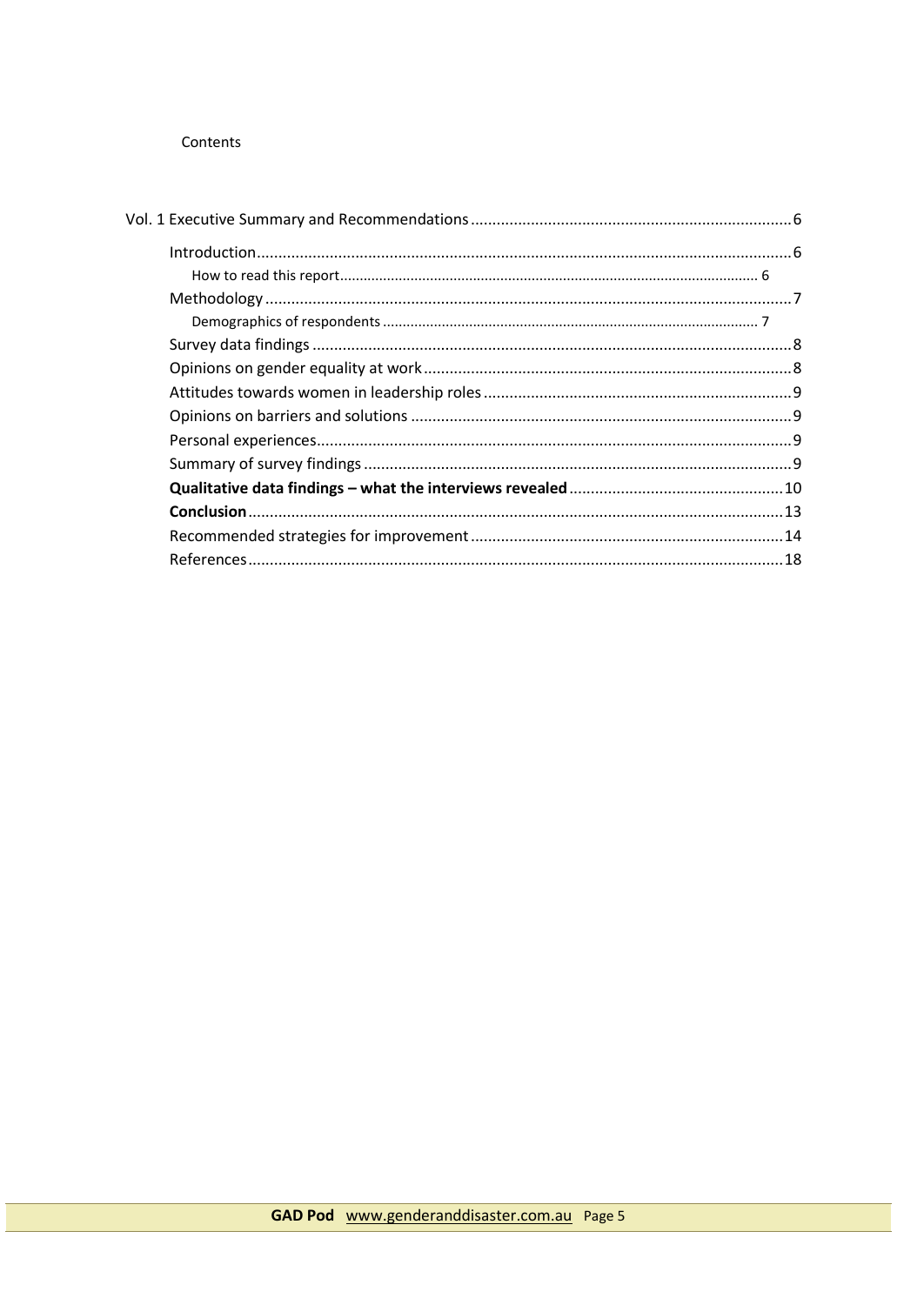#### <span id="page-5-0"></span>**VOL. 1 EXECUTIVE SUMMARY AND RECOMMENDATIONS**

#### <span id="page-5-1"></span>**Introduction**

The Department of Environment, Land, Water and Planning (DELWP) commissioned and partfunded this research. DELWP established a reference group which met twice during this research project. As stated in the brief, the scope of the research is 'to understand what (if any) actual and perceived barriers exist for women to take on fire and emergency management leadership roles' within DELWP and the Networked Emergency Organisations (NEO). NEO agencies are Parks Victoria, Melbourne Water and VicForests. As noted in the brief, increasing the proportion of women in fire leadership roles allows a bigger pool of potential employees, broadens diversity, and increases the capacity of this sector.

The initiative shown by senior DELWP and NEO managers in seeking authentic answers to the research question is reflective of the forward-thinking leadership they have shown over recent years in addressing gender inequity. It echoes the progressive stance taken by Victorian Premier Daniel Andrews<sup>1</sup> when he announced that 50% of appointments to government boards and courts would be women, stating, 'I'm sick of walking into meetings and seeing a room full of blokes sitting around a table'.

The identified problem is that, in 2014, of the 2,422 DELWP and associated employees in NEO accredited in fire and emergency roles, 671 (28%) were women and 1,751 (72%) were men.

*72% in fire and emergency roles are men. 80% in leadership roles are men.* 

*1% of men and 37% of women felt they had faced barriers to leadership roles because of their sex.* 

*Only 26% of women did not see their gender as a limitation to their future career prospects, compared to 84% of men.* 

*2% of men, compared to* 

*18% of women felt they had been denied development opportunities due to their gender.*

1

Fewer again hold leadership roles in fire and emergency, (defined as Strategic, Incident and Team leadership). Of the 889 leaders, 175 (20%) women were and 714 (80%) men.

#### <span id="page-5-2"></span>**How to read this report**

This volume (Vol. 1) is the executive summary, focussing on the qualitative and quantitative research findings, and providing an overview of recommended strategies for improvement. The quotations throughout capture key themes in the words of research participants.

Volume 2 is a comprehensive report on the primary research findings and expansion on the recommended strategies.

Both volumes are authored by the Gender and Disaster Pod research team, conducted under the auspices of Women's Health In the North (WHIN), and Women's Health Goulburn North East (WHGNE). Monash University's Injury Research Institute (MIRI) contributed quantitative data analysis expertise. The exception in authorship is the 'Contextual reading provided by DELWP' in Part 1 of Vol. 2. Other sections in Vol. 2 are:

 'Comparative Analysis – desktop audit' which presents available gendered data for six Victorian emergency management organisations and for DELWP and the other members of NEO

<sup>1</sup> <http://www.premier.vic.gov.au/speech-state-labor-conference-2015/>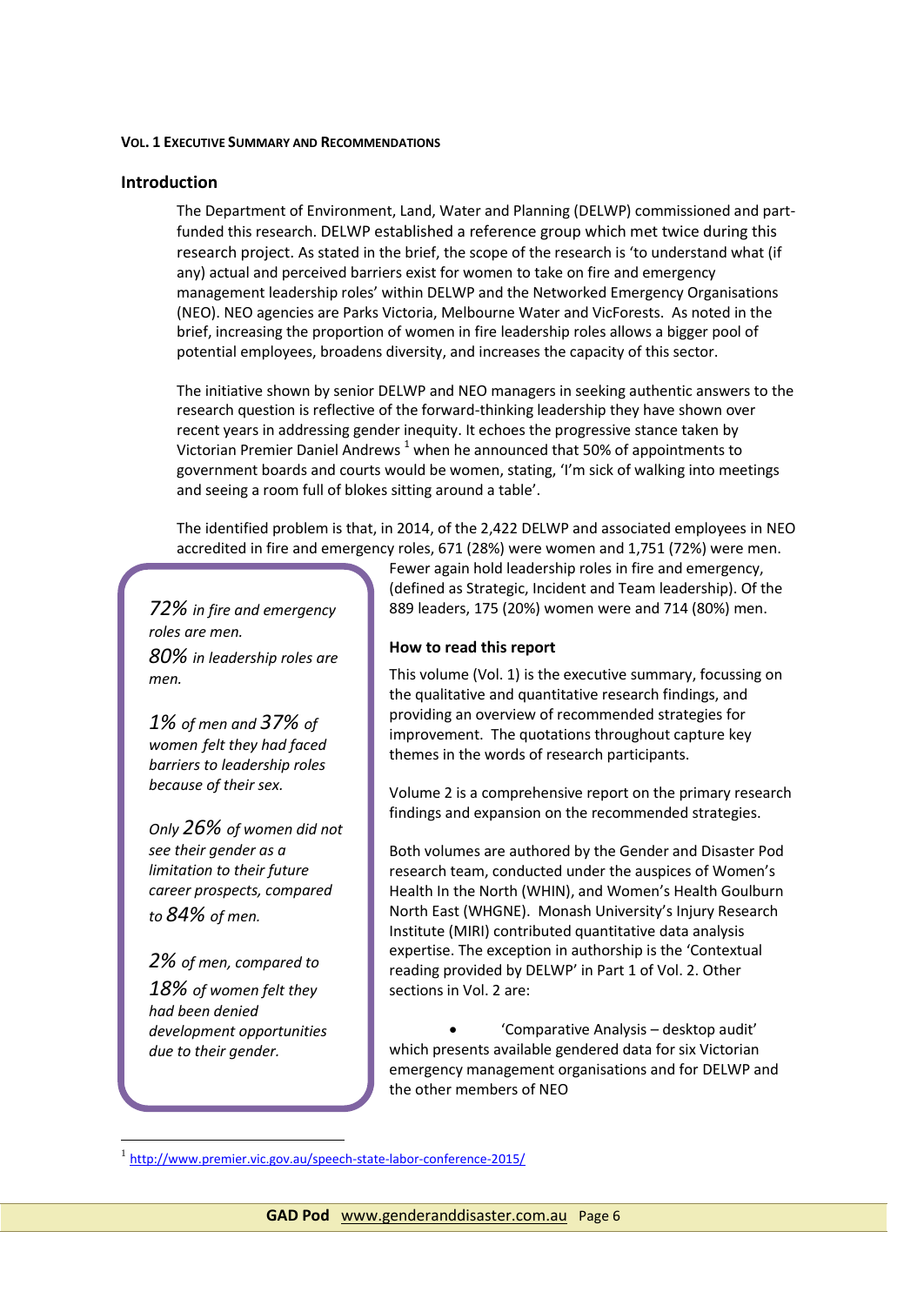- Detailed research methodology
- Quantitative and qualitative data findings in full, and
- Appendices including key ethics documents, the research instruments and further quantitative analysis.

#### <span id="page-6-0"></span>**Methodology**

This mixed methods study was conducted with ethics approval from Monash University Human Research Ethics Committee. More than 500 people contributed to this research. Data was collated and analysed from three sources:

- (1) 480 anonymous internet responses to a long questionnaire of 53 required responses and five optional questions (via Survey Monkey)
- (2) 19 in-depth semi-structured interviews in person or by telephone; and
- (3) a focus group of four.

No identification was required for the online survey.

# *Only 1% agreed that women should not be in fire and emergency leadership roles.*

*Yet, more than half (54%) of respondents agreed there are* 

*barriersto women taking on fire and emergency leadership roles.* 

*More women than men agree: 67% of these were women and 37% were men.* 

**should not be in fire** 

Confidentiality was enhanced for those interviewed by specific measures taken in access to **and emergency**  schedules and data, and removal of names. Recruitment for the internet-based survey, interviews and focus group was through organisational emails, flyers and newsletter, with **more than half**  interested people contacting the research team directly for interviews or the focus group.<br>Farly hushfires offected schoduled interviews, with 10 people unable to pertisipate in Early bushfires affected scheduled interviews, with 10 people unable to participate in<br>scheduled consultations through deployment to fires scheduled consultations through deployment to fires.

Data collection covered the period 4<sup>th</sup> September to 9<sup>th</sup> October 2015. Standard ethical research protocols were followed, offering the interview and focus group participants the opportunity to amend their quotations used in the draft report (and taken from verbatim **emergency**  transcriptions). Analysis was inductive, following Glaser & Strauss' Grounded theory (1967). NVivo V.10 software assisted with the thematic categorisation of the data.

#### <span id="page-6-1"></span>**Demographics of respondents**

In the internet survey of 480 respondents, participant ages were normally distributed, with respondents indicating their age range from under 26 to over 65 years. The majority of the respondents malcating their age range from under 20 to over 65 years. The majority of the respondents (84%) had a current fire and emergency role and their responses indicate those without a current role previously held such roles. More men than women held these roles (91% to 79% comparatively). In total, 57% of respondents were female and 43% male.

The 23 participants in interviewees and the focus group covered Levels 1 to 3 across a variety of fire and emergency roles, with length of service varying from recently employed staff members to those with up to three decades work history. Four were male and 19 female.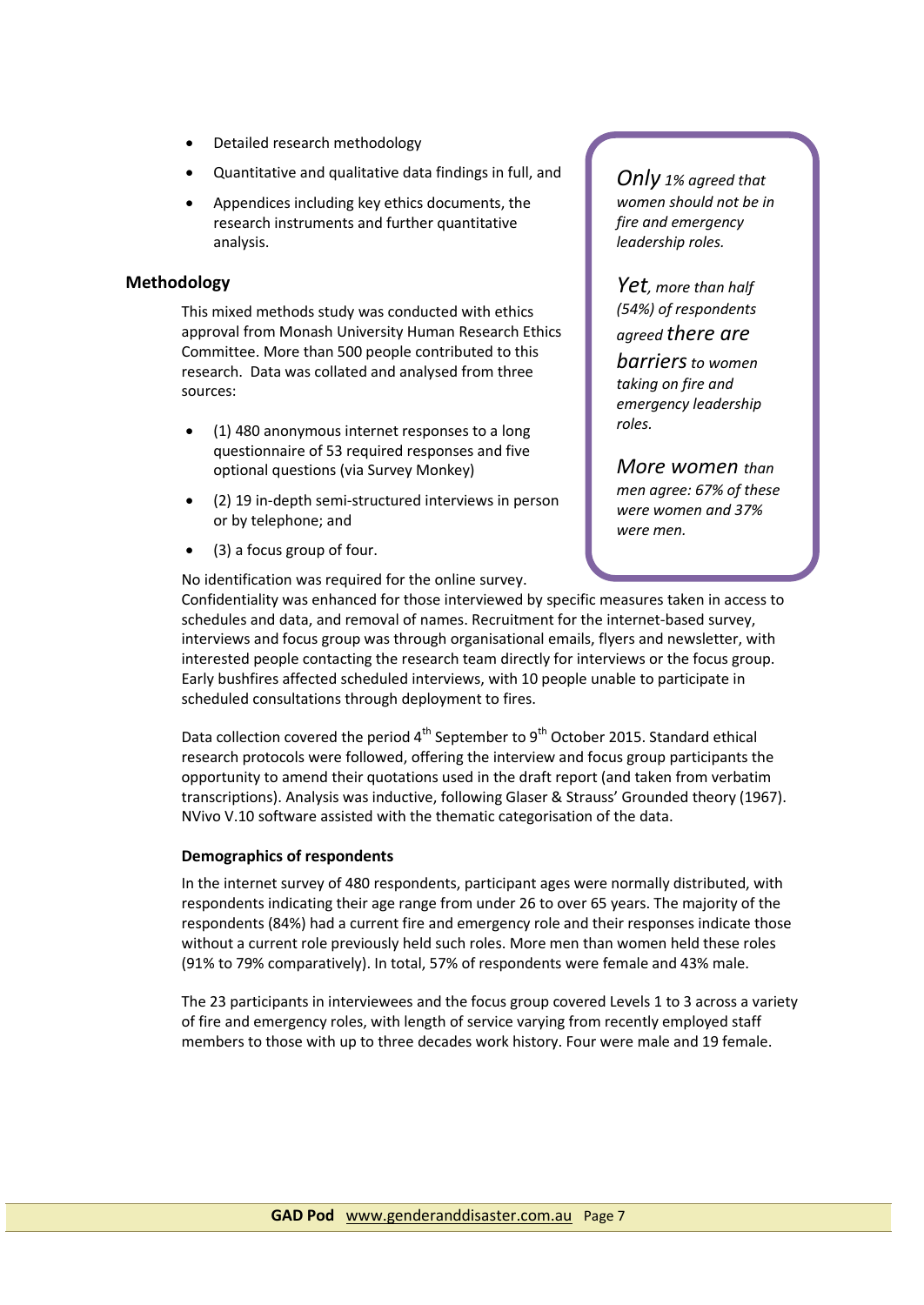*More than a third of respondents agreed that 'Discrimination on the basis of gender is a problem in the workplace'.*

*Just under half of female respondents felt that* 

*discrimination based on gender was present in the workplace: 47% of women, and 21% of men* 

Through all three methods of data collection, participants in the research were open and generous in their comments. Many began by commending their organisation for gender initiatives, while sharing their observations and experiences on continuing gender-based discrimination and other barriers to women taking on senior leadership roles in fire and emergency. Participants appreciated the lead of senior managers in demonstrating a more equal gender dynamic in the workplace, noting its centrality to culture change. Those who responded to the online questionnaire offered over 90 pages of qualitative information in response to the open-ended and optional questions, and most suggested strategies to overcome identified barriers.

Two aspects of concern were the number of interviewees who chose to retract parts of their quotations for fear of identification, and the number who commented in interviews about the retribution women would face if this

research report were to recommend quotas or other strategies that could adversely affect men. This indicates a level of resistance to a more gender equitable workplace which is addressed in the recommended strategies for improvement. Feedback on the results of the survey would ideally express appreciation of the level of attention by respondents that is apparent in the survey responses.

## <span id="page-7-0"></span>**Survey data findings**

This section reports on the 480 questionnaire responses – 57% of which were from women. There was an even geographical spread across urban, regional and rural areas, and a normal age distribution.

## <span id="page-7-1"></span>**Opinions on gender equality at work**

A clear trend from the survey was the strong, universal agreement with broad, general statements about gender equality. For example, there was overwhelming agreement that men do *not* make better fire and emergency leaders than women (only 3% thought they do) and that gender does not matter if someone is fit and capable (with 95% of male and female agreement).

Differences between the opinions of men and women tended to emerge with more specific questions. There were consistently stronger differences in opinions between genders as compared to age group or region. An important indicator relates to issues of merit and is key to addressing gender inequality. One such statement: 'People are approved for fire and emergency leadership roles on the basis of their competency to perform the job' revealed that 75% of men agreed, compared to only 57% of women. Another statement that drew strongly gendered responses was 'Gender stereotyping is addressed and countered by individual staff members in the workplace'. Just under half of men agreed (49%) while only 27% of women agreed.

There was substantial difference in opinion on the ease men and women have in establishing personal and professional networks in their workplace and organisation. Half the female respondents (one in two women) agreed with the statement compared to only one in five men. Three quarters of men and women agreed that meetings tend to be dominated by men (78% and 86%, respectively).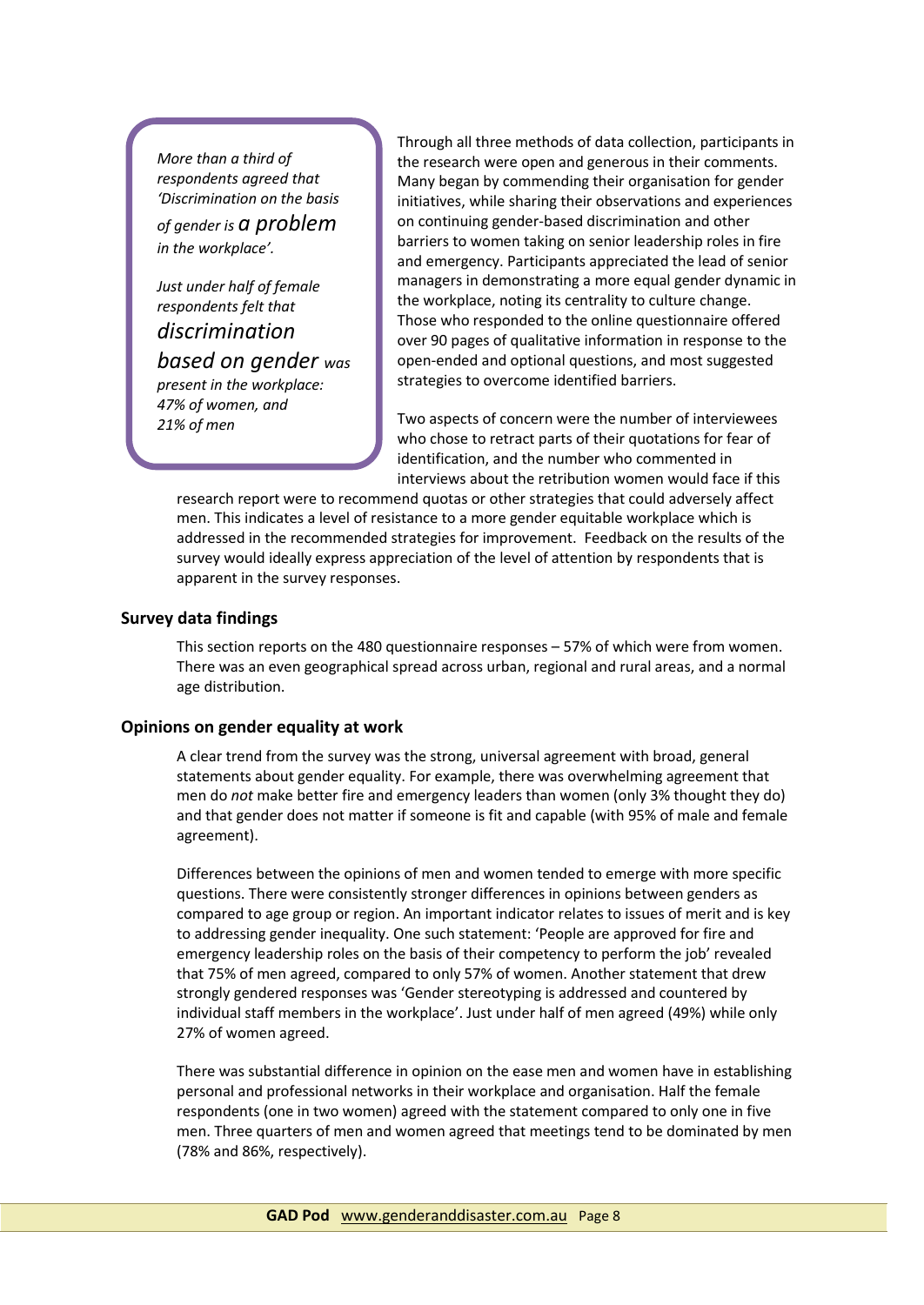## <span id="page-8-0"></span>**Attitudes towards women in leadership roles**

Overall, there was little agreement with the statement 'there are negative attitudes to women in fire and emergency leadership positions in the workplace' at 23%. However other statements indicate higher levels of agreement with statements that contradict this. For example, only 42% of women agreed that male managers had a *positive* attitude to women taking on leadership positions, and one third (32%) of females agreed that men in leadership positions fail to pay attention to what women say.

#### <span id="page-8-1"></span>**Opinions on barriers and solutions**

A majority of respondents (52%) agreed that there were career penalties for women caring for family, however, the penalties were not seen as high for men caring for family (32%). Only 37% of respondents agreed that 'I am satisfied with the flexibility of work arrangements in fire and emergency leadership roles'. There was 20% less satisfaction from women regarding the flexibility of their working arrangements.

In response to the question: 'My organisation is supportive of women taking maternity leave whilst holding a fire and emergency role', 72% of men and only 49% of women agreed. There was even lower agreement with the same statement about organisational support for paternity leave, with only 62% of men and 39% of women agreeing – again revealing a substantial gendered difference.

Only one in four respondents agreed that there were initiatives in the organisation to encourage women into leadership positions. Again, more men (30%) than women (19%) believed this to be the case.

There was a strong gendered difference in support for recruitment material for fire and emergency roles being targeted towards women. More than half (54%) of women and only a third (36%) of men agreed or agreed strongly that recruitment should be targeted to women.

## <span id="page-8-2"></span>**Personal experiences**

One third of respondents indicated they were aware of discrimination against women in the workplace. More than twice as many women (43%) than men (20%) agreed. Of equal concern, 27% of female respondents agreed with the statement, 'I have personally experienced discrimination against women in my organisation'.

Overall, 18% of respondents had experienced unwelcome remarks, emails, suggestions or jokes of a sexual/sexist nature in the workplace. The percentage was double for women compared to men (23% to 11% respectively). While 14% agreed they were aware of sexual harassment in the workplace – 8% male and 18% female -, rates were higher amongst regional and rural respondents (metropolitan 9%; regional 14%; rural 16%). A total of 89% of men responded that they had never experienced sexual harassment in their organisation, and this figure was 70% for women.

#### <span id="page-8-3"></span>**Summary of survey findings**

In summary, the survey data indicated that after the general statements about gender equality which showed almost universal support for women in leadership roles, more specific questions elicited lower levels of support - especially from men - and greater recognition of barriers and discrimination by women than men. According to the results, men are perceived to have an easier time establishing networks, and there is little countering of sexism, apart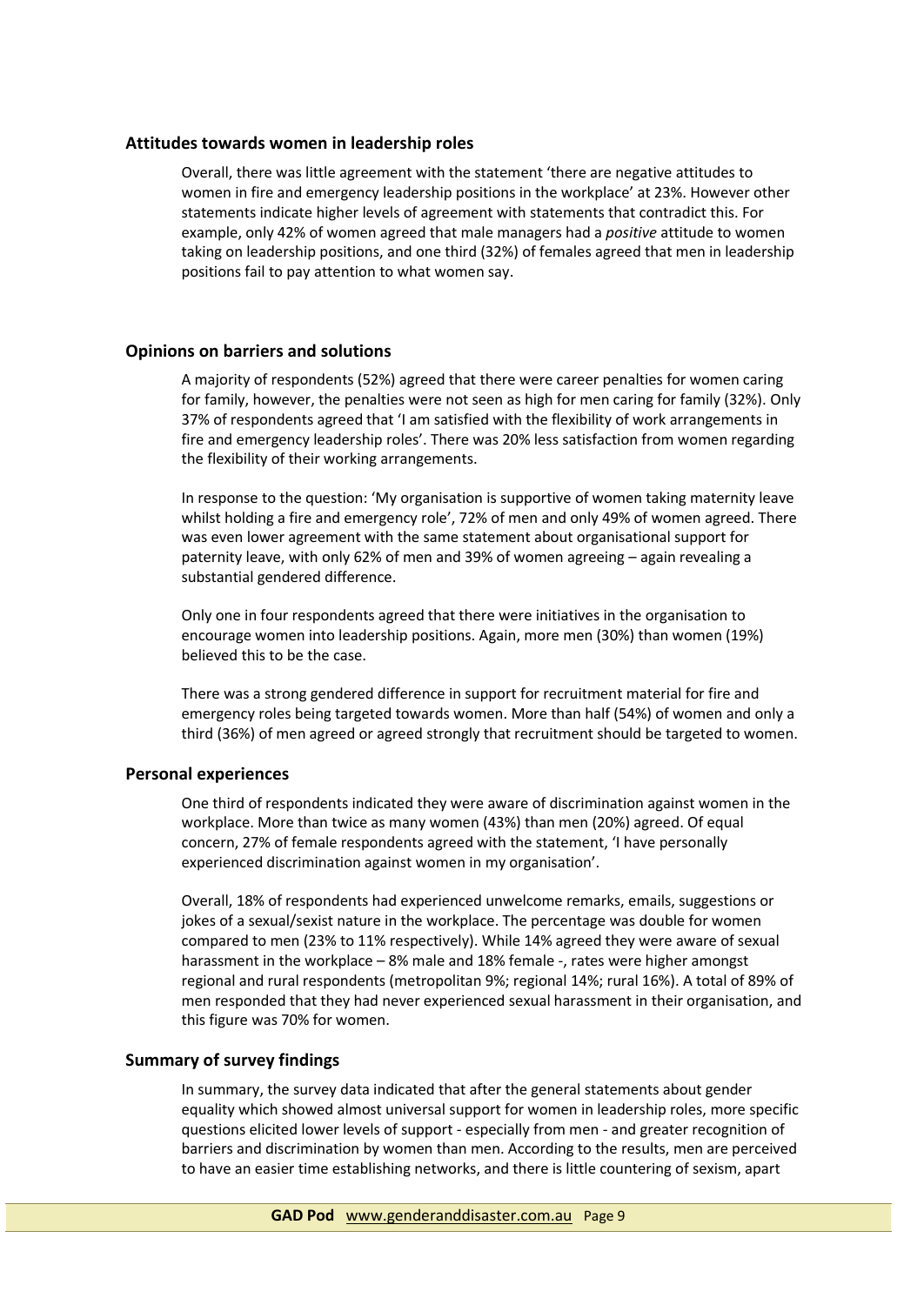from that from senior managers and exceptional individuals. Women face more resistance, evidenced by male managers' attitudes and approval, and general male domination at meetings. More women than men supported targeted recruiting for women. Career penalties for having children applied more to mothers than fathers and there was low satisfaction from women with flexibility of working arrangements. Few knew about initiatives

*I think I was about to quit until I heard [Adam Fennessy's] talk on that and I thought, 'Oh I might stay'.* 

*DELWP and Parks Victoria need to be totally commended that there are some men in there who have truly supported gender diversity and spoken about it. That's incredible. They're aware of it and they've done things about it.* 

*~*

*~*

*My current manager is very good and he takes on board all these things and so I know from his perspective, especially the flexible working, he's really put that in place and really encourages that in our team. It is that middle management that's often the issue.*

*[The Secretary] says stuff like leading flexible teams and I don't understand what it means. It might be great for head office but I don't have that translated regionally.*

*~*

*~*

*She just said [deployment] was the most horrible experience she'd had and I said, 'Wow that's amazing because I just had the most incredible experiences' and what I was allowed to do and the roles that I performed and where I went. She said, 'Yes, because your team supports you.' ~*

*There's also a lot of women that are like, 'I've fought really hard to be one of the boys' and that's where they want to stay.*

to encourage women into leadership positions. More than a quarter of women have personally experienced genderbased discrimination and almost a quarter had experienced sexism. More women than men were aware of sexual harassment in the workplace.

The statistical data was used to further inform the questions used in interviews and the focus group. The transcripts from these give the 'flesh on the bone', and provide specific examples of employees' lived experiences in the section below.

# <span id="page-9-0"></span>**Qualitative data findings – what the interviews revealed**

Decades of past sex discrimination have left a legacy of an emergency management sector with 'a blokey culture'. All participants touched on this as pervasive.

Participants reflected on the need for this research; the benefits more women in leadership roles could bring; and their praise for current management in contributing funding for this research project and other gender equity strategies undertaken in recent months or years. Middle management was identified as not as progressive and sometimes a blocker to women's career progression.

The benefits include the different perspective that women bring, through their different socialisation and often through their socially prescribed role as primary care-giver. A strong theme was the greater preparedness by women to question decisions and to moderate hyper-masculinity.

In answering the research question as to the real or perceived barriers, women gave examples of gender-based discrimination in on-ground fire roles, in operational leadership roles, and in senior and executive level roles. Some reflected on the stereotype of male fire-fighters and its relevance in a modern emergency service organisation with team work and technology. In response to our question about women's and men's comparative ability on the fire ground, there was overwhelming agreement that women are equally valuable in the team, bringing fitness, persistence and acumen to the role.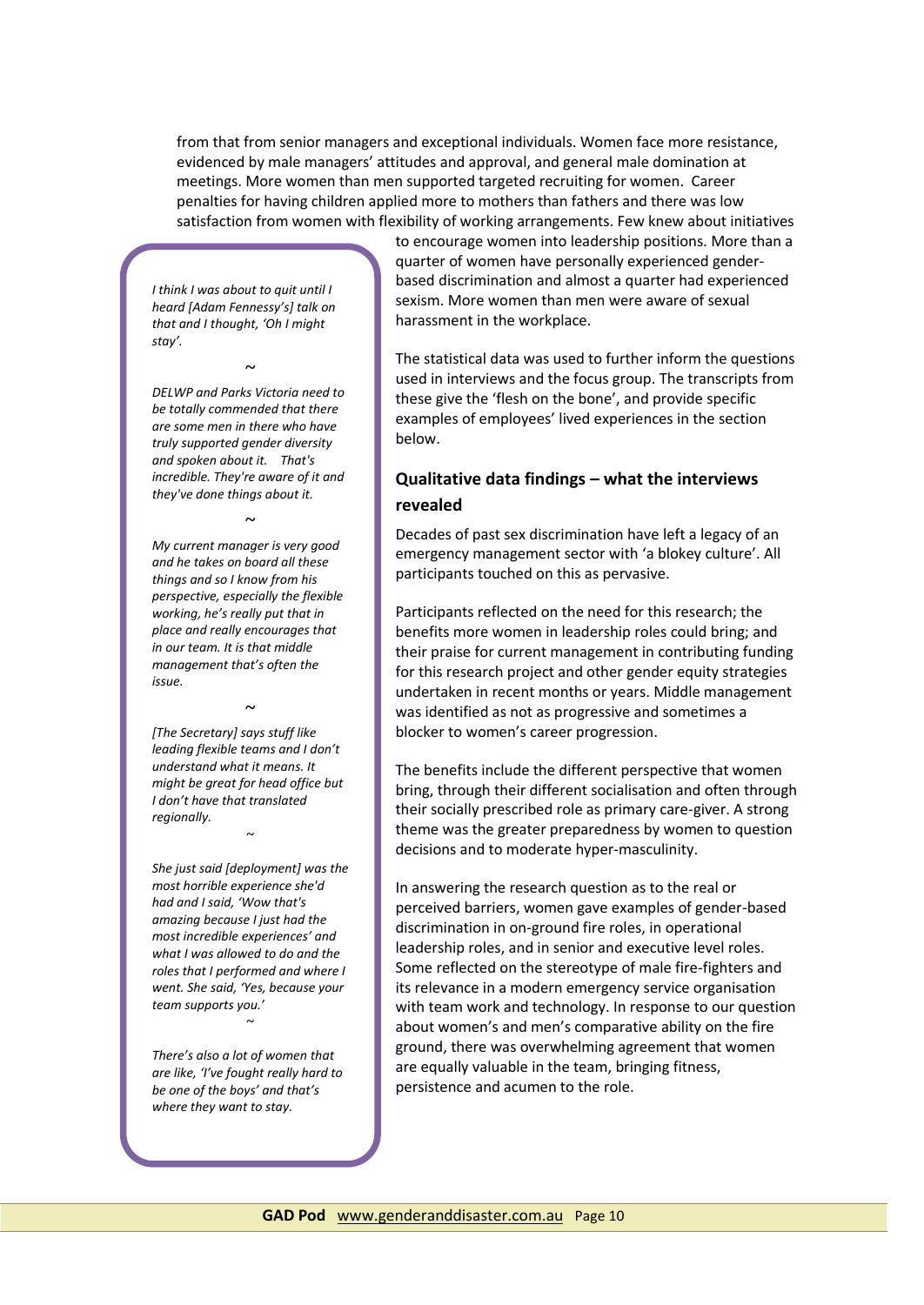The need for action is clear from the data. Along with positive feedback, participants also drew attention to obstinate problems and the evidence that equality is not yet here. The laudable increase in women still seems relegated to particular roles and lower levels (see Table in Vol. 2, Part 1) and location. Barriers for rural women covered both increased gender stereotyping and less access to leadership training. It was apparent that women's career prospects relied on the subjectivities of their manager and how accepting the broader team environment was for women in leadership or other operational fire and emergency roles.

The kinds of barriers that women employed at DELWP and other NEO agencies face include assumptions about the kinds of roles appropriate for women, sometimes stemming from unconscious bias or benevolent sexism, where decisions that have the effect of hindering women's career progress are taken in the 'best interest' of the woman. This also occurred as a result of women's capability 'in the office', leading to them not being released for deployment because no-one could replace them. The women often displayed a generosity of spirit in excusing men for their sexist behaviours, saying it was often unconscious, and these men failed to see women as having future potential or seeing them as obvious leaders. One spoke of 'an unconscious bias when in interviews you just automatically assume the guy is going to do a better job'. Conversely, participants told of men receiving favourable treatment, evidenced by selective fast-tracking, or observations of men being assessed at a lower standard and sometimes being given accreditations because their skill was needed.

The 'Discussion and Conclusion' in Part 5 of Vol. 2 highlights findings that are common to other research on barriers to women taking on the most senior roles and where much feminist theorising has been undertaken. These fall into three areas: (1) sexism and discussion of gender equity measures (quotas and effective male rolemodelling) under the heading, 'Sheilas can't get up in the truck; (2) barriers through pregnancy and parenting under the heading 'Minding the baby'; and (3) the misconception that women will always help each other to progress in the workplace, under the heading, 'Kicking down the ladder'.

*I seriously walk into a room with men and it is the same things they bring up over and over again… but then a woman brings up some-thing completely different which adds to it and takes that to the next level.* 

*The times where the shit hit the fan … has all been down to male ego … If there's a major incident or behavioural problems it never really seems to be the females in the crew that are causing the problems.*

*~*

*~*

*I would go to the course with them and within 12 months all the blokes that I went to got signed off but it would be two to three years before they would allow me to sit the test and be signed off … There's still so many egos and they're still picking the team if you like …jobs for mates. Taps on the shoulders for secondments to their mates and it's never women.*

*In front of all of us in the class, he said to us, 'Now how you really put out a fire is you grab it by the throat and you rip its head off and you shit down its throat. That's what I'm going to teach you.' That's how you put out a fire.* 

*~*

*If I can have a mix of both sexes in my teams that I take away I'm really pleased because it brings in a whole different thought process.* 

*~*

 *~*

*Usually the females on the crew are the most likely to speak up and maybe that's because of the type of women that are attracted to this role are already pretty gutsy and pretty used to standing up for themselves … Like a group of 10 if there's one chick it's probably her and another guy that'll say that, that'll stand up and go 'no, this is not right, this is too dodgy'.* 

*I was in a meeting and I was the only female and nobody knew why I was there and I wasn't there to be the note taker. At one point the facilitator said, 'Can somebody write this down?' And I kid you not, the whole room looked at me.* 

*~*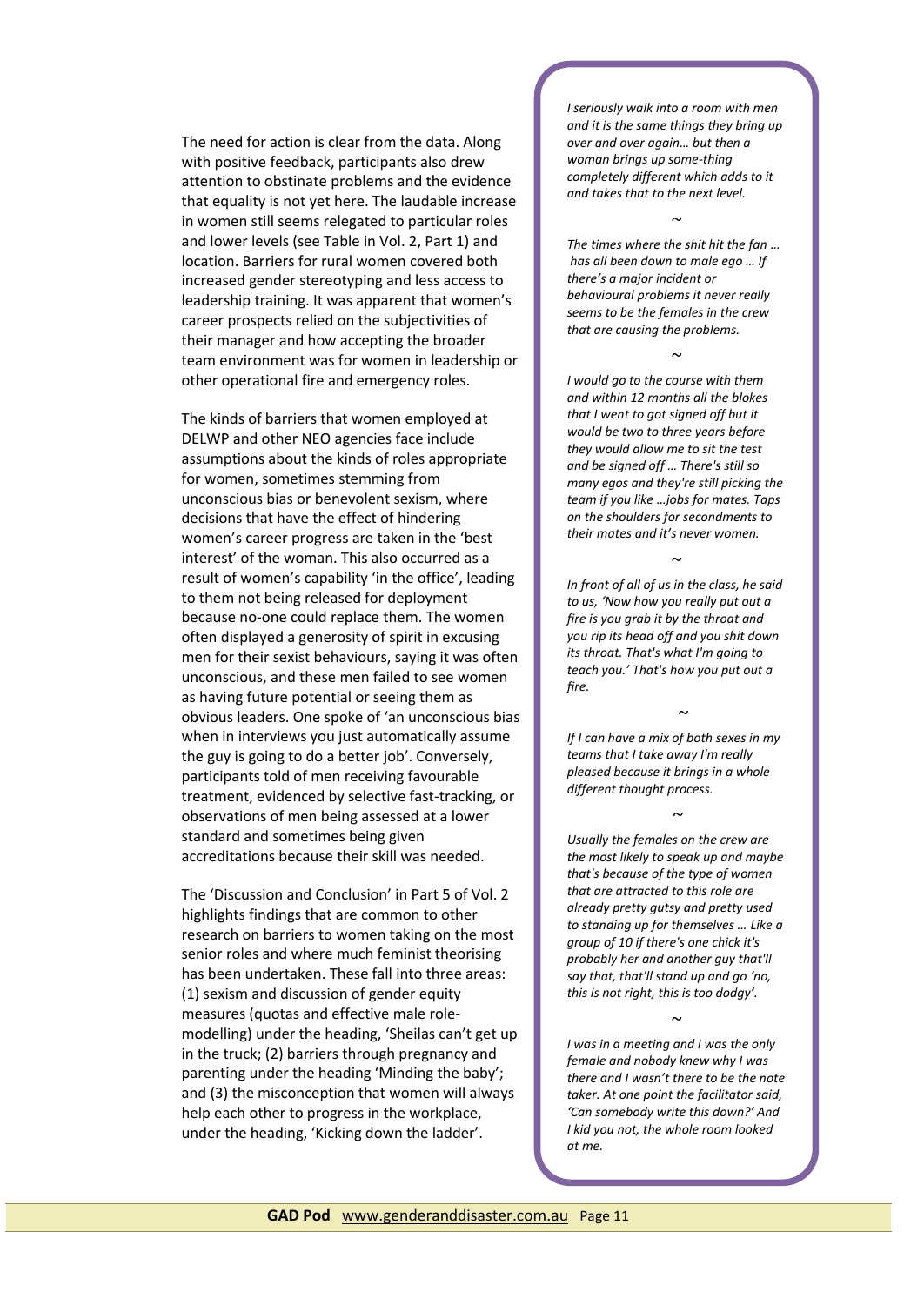*I just often get pigeonholed just like probably every other female that's told you. The typical response when it comes to it … females that are VPS - so have a substantive role - they often get chucked into the commander offsider or radio operator or even scribe. They're not often put in with the actual crew.* 

*The second you say that we've got a quota that builds resentment amongst the rest of your workforce because it's special treatment, all that kind of shit. The whole argument that you're giving a job to someone who's second best when really they're potentially the best person for the job. You just haven't given the opportunity to prove that.*

*~*

*~ [A senior women] went away and had children and when she came back she had to fight to get recognition … because she'd had 12 months off … And she left because she got so pissed off … [But] blokes who couldn't go out and fight because they had hip issues … retained their … accreditation.*

*Statistics show one in five men are denied flexible work time but if we allow men then they're supporting their partners and it keeps women progressing in their careers.* 

*~*

*~*

*You stand up for yourself but then you end up exhausted and then over time you just give up. My team is full of bitter women who really know their stuff and probably just haven't gotten anywhere because they've tried and given up. When I first started in the department I'd look at those women and think, 'I'll never end up a bitter bitch like that' but then the longer I've been here, the more I'm becoming that person. It gets you in the end.* 

Participants spoke of these three broad issues in the context of their DELWP and NEO work, pointing out issues such as part-time and flexible work being considered problematic and signifying a lack of commitment on their part, especially in regard to fire rosters. Gender stereotyping was common, privileging men for deployment and assessments, and opening women to sexist comments and behaviours from male colleagues. Echoing the survey data, pregnancy and care of family remains a barrier primarily for women and not men. Women felt isolated during maternity leave and returned to a changed workplace with very little support and a loss of status. A degree of agility is required to more adeptly match people's life circumstances and availability with the essential assurance of a skilled and ready workforce to respond to emergencies. The final broad area is the misconception that women will support other women. Vol. 2 articulates the reasons behind this. As half the population, women are not all the same and all women cannot be counted on to be supportive of other women – in the same way that all men are not encouraging of younger men.

Sadly, the consequence is that good women and effective leaders leave for other workplaces where their ambitions will be valued and nurtured. The need for education of the whole workforce on sex discrimination, behaviour change, bystander interventions and quotas is clear.

It was interesting to note a theme whereby women who had achieved significant seniority tended to attribute their success (or part of it) to factors external to themselves or their abilities. The notion of women not wanting to be leaders or not having the required confidence is true for some women – as it is equally true for some men. Barriers face women through assumptions that they will not be interested, confident enough, or available enough for the rigor involved in leadership in fire and emergency roles. A critical first step is to challenge managers' assumptions about what women want or can do and require documentation indicating women have been asked and have been assessed or approved on the same basis as men. When assessments are made about women's confidence, it must be acknowledged that women are, in fact, expected to be better at the job than men. Participants spoke of inevitable human mistakes being attributed to women's gender as the cause – reasoning that is never applied to men in leadership positions.

Participants made suggestions as to what would enable women to undertake these fire and emergency leadership roles, beginning with their belief that the passing of time, and new generations coming in will assist in progress towards equality for women. However, 'progress is not

success' and equality in the workplace has been a long time coming.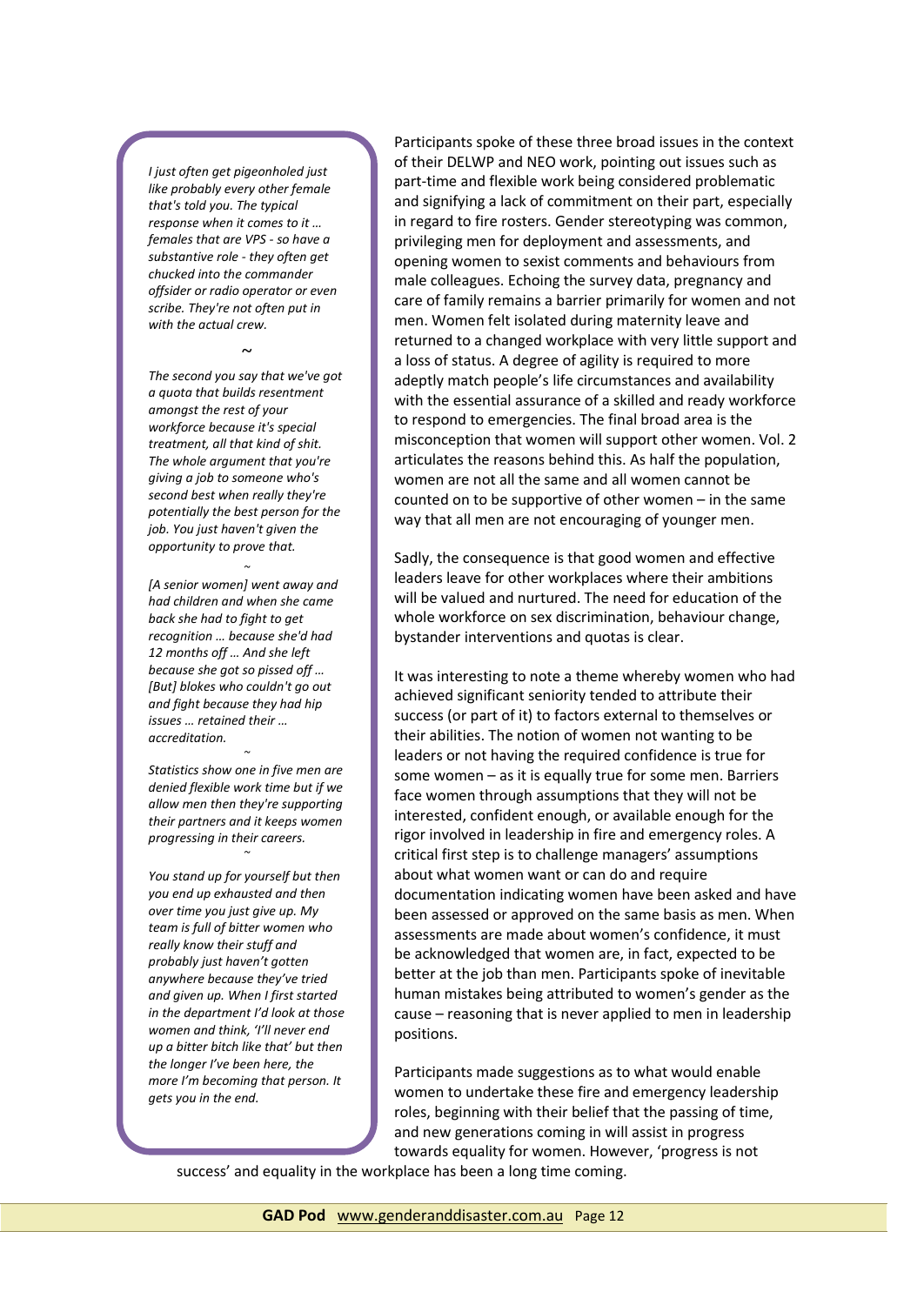Beyond the advantages of equal inclusion of women to the organisation, the community and the individual women - using the findings of this study to create a fair workplace could lead to far greater benefits in happiness and wellbeing, and provide a blueprint for other organisations.

## <span id="page-12-0"></span>**Conclusion**

The barriers to women taking on leadership roles in fire and emergency identified by respondents were real, rather than perceived. Women have fewer role models and sponsors than men and less developed networks. They face barriers in accessing training and release for deployments. They work in a milieu described by most as "a boys' club", where men are seen to dominate meetings and stereotype the abilities of women. There are simply more men in senior roles, leaving senior women isolated and often overlooked. Relatively few respondents knew of gender equity initiatives, and leadership training for women was sometimes inaccessible. Reflecting the wider literature on barriers to women in executive roles, key barriers were threefold as described above – related to career penalties not faced by men for family responsibilities, sexism and assumptions of women helping other women's careers.

Some participants were under the misapprehension that women need to earn their leadership positions on 'merit' and any attempts by management to fast track or nurture women for leadership roles would lead to scepticism about the capability of women in senior roles. This widespread misunderstanding fails to recognise the glass elevator that exists for men, along with the more recognised glass ceiling for women.

Male privilege ensures that male characteristics are more highly valued and rewarded. These include both biological characteristics with the male population generally taller and stronger than the female population, and socially constructed characteristics such as being stoic, decisive and unemotional. Maleness guarantees one dimension of privilege whereby all men share a sex-based advantage to some extent (Kahn, 2011), and the intersection of other factors – race, disability, class – affect the 'patriarchal dividend' (Pease, 2010).

*The previous area chief ranger at our office was a male so they fast tracked him and he's become a duty officer. They gave him all the experiences. Our current area chief ranger is a woman. There's no fast tracking. There's nothing. No, nothing.* 

*~*

*I've sat in meetings where basically because I was a female rep of a government organisation I had quite aggressive, verbally and almost bullying behaviour towards me doing my job and to the point [my manager] went to the next meeting and sat in the back of the room and called the behaviour.* 

*There'd be times when you weren't even invited to the IMT meetings and I go, 'I understand that it's on now so I'm going to sit down at the table and join in'.*

*~*

*~*

*I was the sector commander and … they came with a helicopter to pick us up and take us for a flight over so we could see the thing ….. It took this guy probably four times before I was allowed to get in the helicopter and go … Again it wasn't malicious … but he just couldn't believe that I would be in charge of this sector.* 

*Why at this point in my career am I being viewed as someone who should step up to an EA role? Why don't you ask one of the male rangers to do that?*

*~*

*~*

*And I just feel like you've got so much more to prove …Whereas guys walk into it and they're just trusted.* 

*~*

*It's a white mans' deal. Like there's no halal meal options …. It's not even just women.*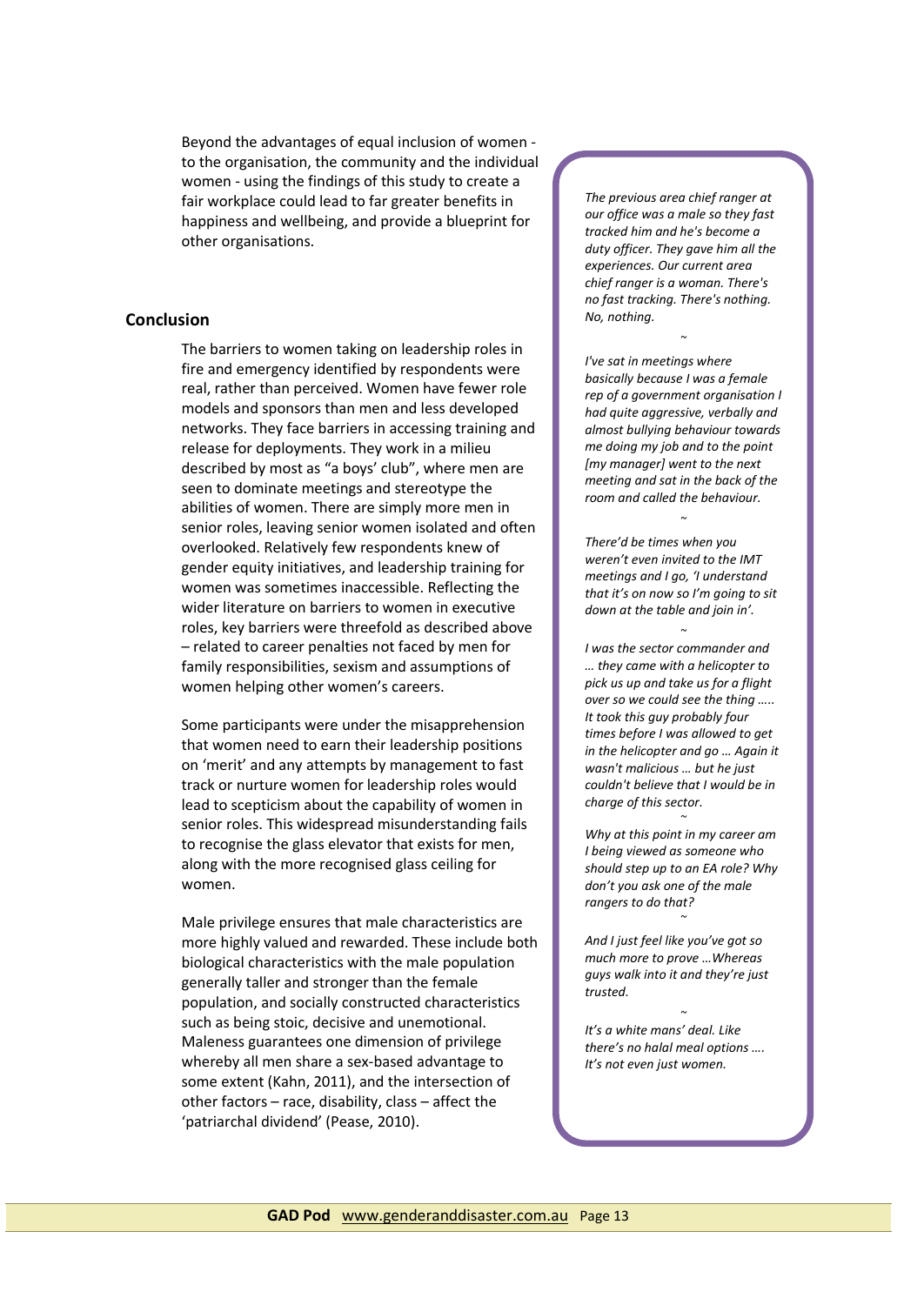DELWP and NEO management have shown courageous leadership in tacking gender inequity in their organisations and this is clearly appreciated by many employees. The immediate task is now, not only to address the issues raised in this research but, to address the 'push-back' from men who feel their unearned advantage slipping away. The level playing field for men and women – and for others not yet equally represented – is attainable.

As Michael Kimmel (2002) writes, when the standard human is seen to be white and male, women and non-whites face immediate barriers. It is commendable that the leaders of DELWP and the other NEO agencies are directly tackling this issue of equal rights. And right that others welcome it. One man interviewed told us:

*For my own self I've got no doubt [gender equity measures] will have consequences on roles that I go for. But I think that … then comes back to your own personal values … I've got a 5 year old daughter, I hope this is not something that is even an issue [for her].*

### <span id="page-13-0"></span>**Recommended strategies for improvement**

The following section identifies a number of strategies, supported by examples, for improvement to address the key barriers identified from this research. These strategies have been informed by the DELWP/NEO participants, the survey monkey findings, the literature review and the expertise of the research team. These recommended strategies address barriers that are specific to the fire and emergency management program as well as organisation wide.

It became evident that effort directed in the following ways would contribute to more women taking on fire and emergency leadership roles. As we were requested to prioritise the recommended strategies, we have listed them in priority order and highlighted the three most important areas for early implementation. Further detail to implement each is included in Volume 2.

DELWP management have advised they are committed to undertaking a process of staff engagement in early 2016 to reflect on the findings and recommended strategies and ultimately provide input to the strategies and actions DELWP and its NEO partners will progress. This will culminate in an Action Plan towards June 2016. As several of the recommended strategies have implications across the fire and emergency management sector, DELWP management have advised they will consult across the sector to ensure that an integrated approach is taken.

1. Establish a *Gender Equity Sponsor Program* for women so that women are wellsupported and well-advised by more senior, experienced and respected women and men. It is critical that sponsors have the time and personal qualities to be effective in this role, and that appropriate monitoring be in place. Ideally, monitoring would be strengthbased, for example, through an award for a 'Sponsor of the Year', with publication of those nominated. Acknowledgement of Sponsors is critical. Establishment of a *Gender Equity Review Panel* is an important component to the success of this program. The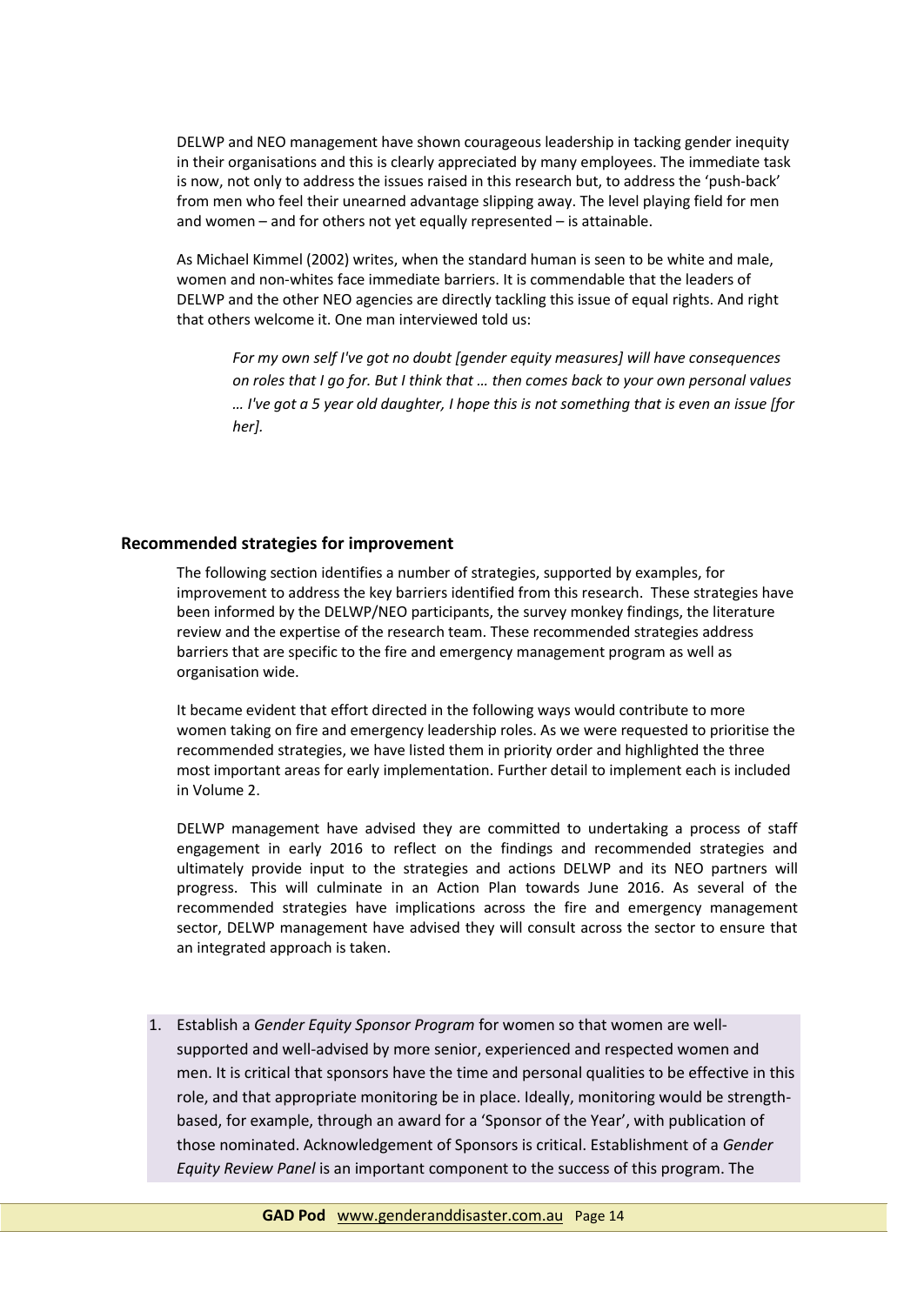program must be equally available to rural women, potentially utilising Skype and teleconferencing.

As the first priority, *a detailed case study* of how this could be operationalised is included in Vol. 2.

2. Monitor the approval of training for women and release for women to attend fires on deployment, potentially through the *Gender Equity Review Panel* (in 1. Above). A number of strategies have been identified to enable women to have the same opportunities as men. These include clear documentation of applications for training and deployment and managers' decisions; removal of subjectivity and unconscious bias by managers; and attaching accountability to senior management for women's progress in their 'Fire Role Development Plans'.

We believe this to be a high priority for effective management action to increase the number of women in fire and emergency leadership roles.

3. Change the culture from a 'boys' club', to organisations where the division of people into classifications does not extend to social interactions. Encourage a culture of people contributing equally in diverse roles and levels. In communications, emphasise people, not levels, and ensure women are free to participate equally.

This can be operationalised through training with assessment and follow-up, and promoting (in level and/or prominence) senior men and women who demonstrate a more egalitarian approach and effective by-stander interventions. Particular attention is to be paid to rural areas.

This is the final priority for management, nominated in the understanding that many of the other recommended strategies will naturally follow implementation of these three priority areas.

4. Ensure merit is applied by eliminating unconscious bias and removing structural barriers. An example is the AIIMS structure, which could be reviewed to ensure accreditations and assessments for progress are relevant to modern fire-fighting and emergency management demands.

The relevance of this to gender equality is that annual deployments - as a pre-requisite to maintaining fire accreditation - mainly exclude women taking maternity leave. This is particularly the case for women who are interested in pursuing operational fire and emergency roles rather than the more strategic planning, resourcing and communications areas.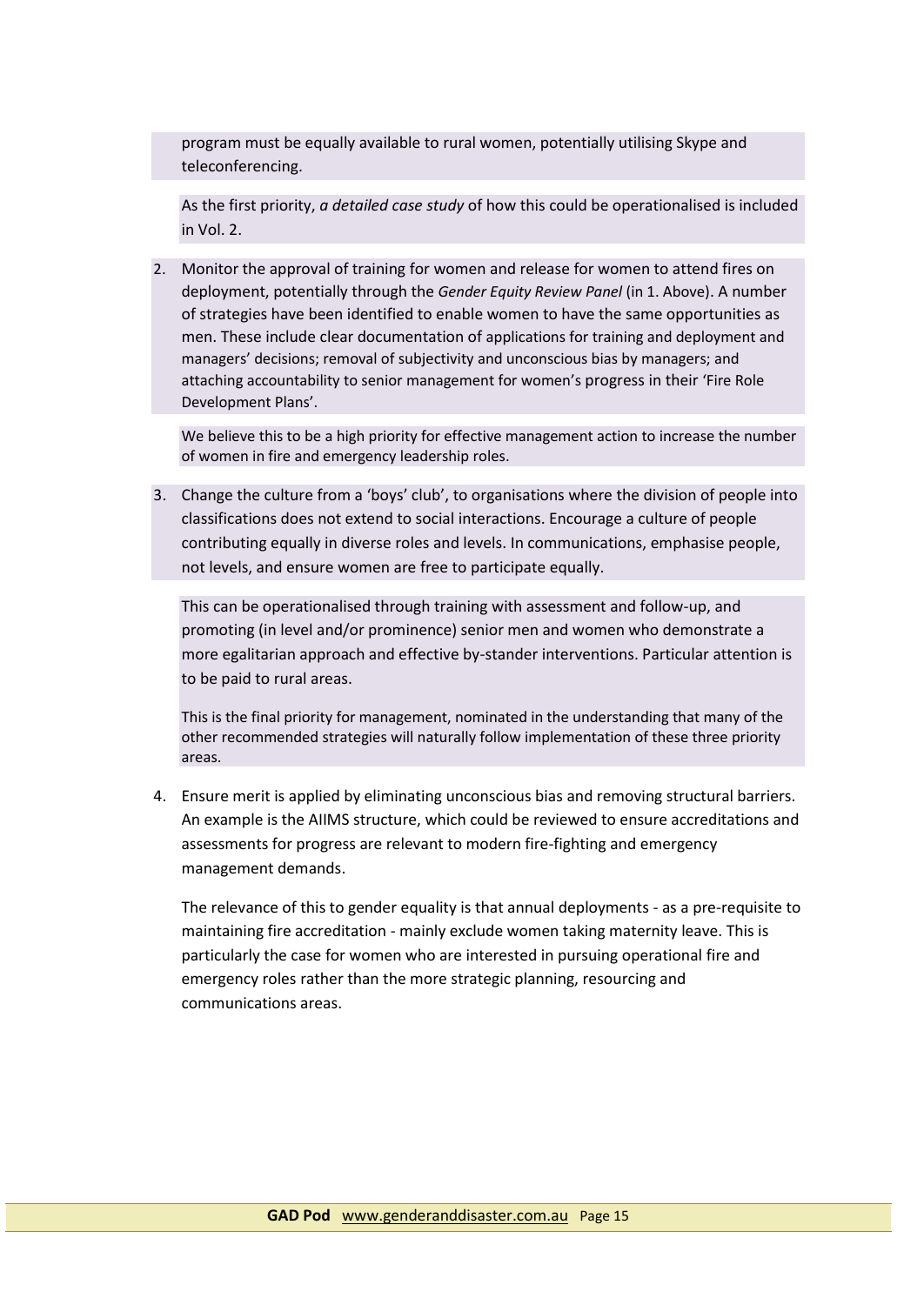5. Address current and past sex discrimination through effective strategies such as fast tracking or recruiting for a 50/50 gender split in *executive teams* so women are not seen as tokens of 'political correctness'. Documentation is central to proving that merit has not applied when leadership runs at 80% men. Annual reviews/audits in a number of areas are required, including take-up and availability of gender equity programs.

Address expected resistance (from some men and women) through encouraging reporting of increased gender-based harassment. This could be through an anonymous site on each organisation's intranet where discriminatory comments are noted. This would alert managers to the scale of the problem.

6. Contract consultants from Workplace Gender Equality Agency and recognised gender advocates and academics to devise more effective recruiting for females. Introduce changes to minimise interviewers' subjectivity in recruiting, for example, by conducting medical and fitness tests before interviews. Populate interview panels with women and men from the database of sponsors.

Kick-start fire leadership careers for young women by 'over-releasing' them for deployments and training in their early years with DELWP and NEO. As part of induction and yearly performance reviews (or discussions on Fire Role Development Plans), in print and verbally, advise new recruits that reviews (such as this research) have found that opportunities for on-ground fire experience and deployments become harder to manage with family responsibilities.

- 7. Improve the quality and accessibility of leadership training for women, ensuring female facilitators lead training sessions. Increase accessibility, especially for rural women.
- 8. Improve support for family/ work balance for women and men. Review maternity and paternity provisions, with a focus on supporting those on this leave while away and upon their return.
- 9. Support flexible and part-time fire and emergency roles through forthright advocacy and communication from managers at every level. The required message is that part-time work is equally valuable to the organisation; that part-time workers are no less committed; and that part-time work is possible (and even advantageous in some respects) in critical and senior roles.

Reflect current thinking and promote the concept that 4-day deployments are valuable and credible in terms of experience.

10. Improve the roster system. Eliminate assumptions that people will or will not be available for rosters based on sex, family responsibilities and perceived commitment. Automate availability for rosters through improved computer software to avoid assumptions and enable employees to put themselves on the roster (or not). Commission software to assist in complex rostering and tracking.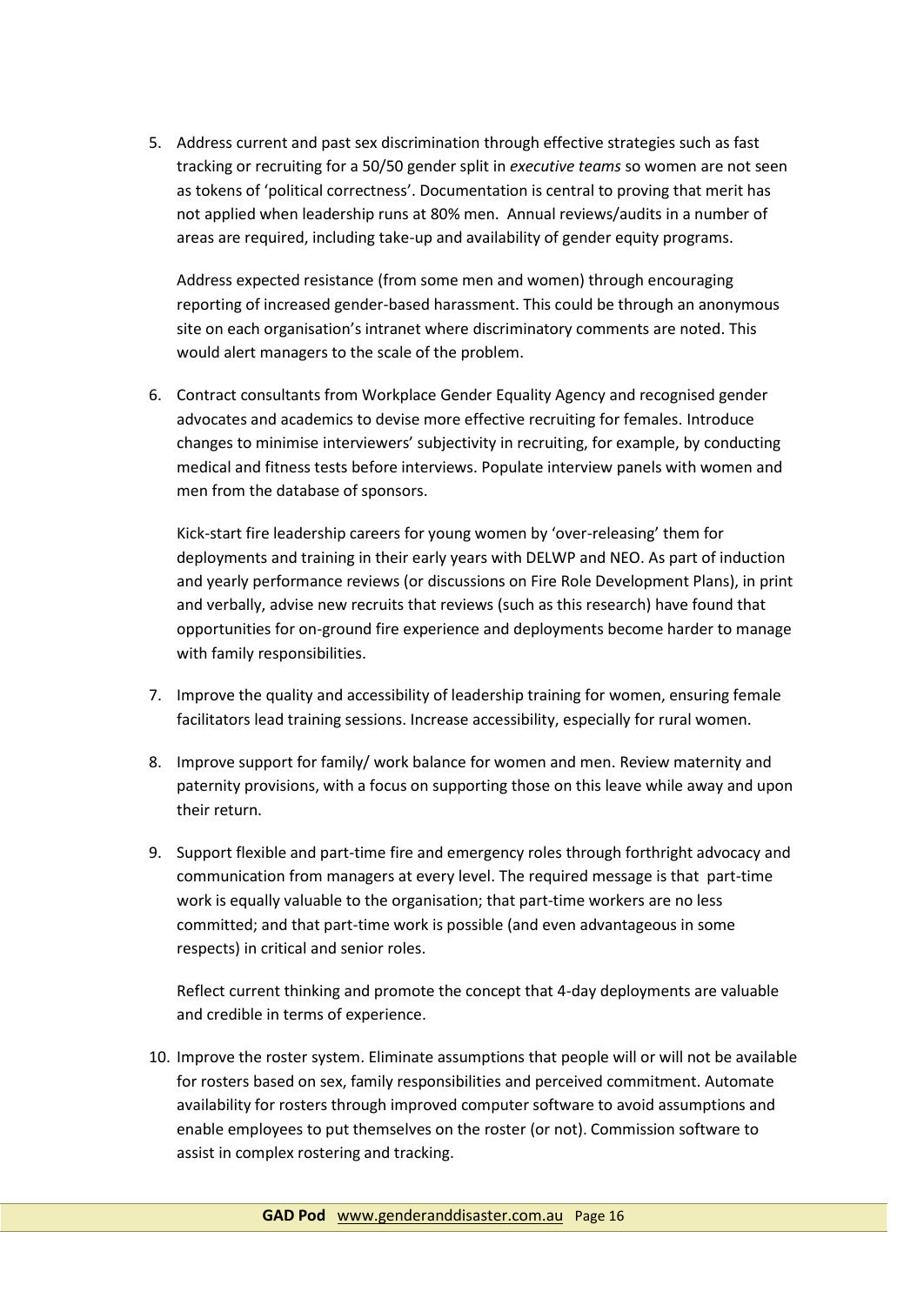Consider increasing the number of 4-day deployments in line with the practice of CFA, SES and some DELWP/NEO regions. Explore ways to manage deployments and availability through comprehensive consultation with staff, avoiding 'call when needed' options to allow for planning and increase the potential pool of available personnel.